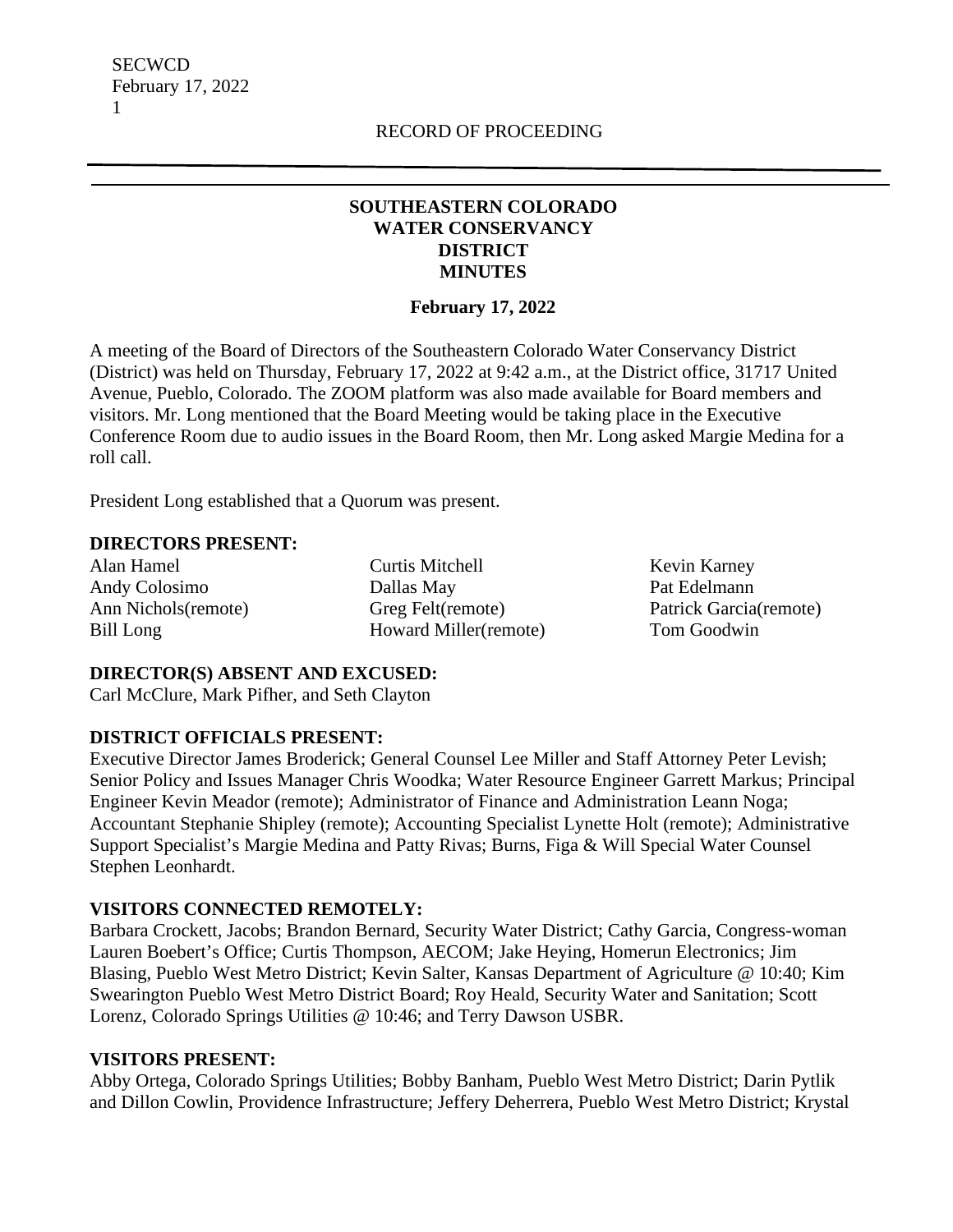Brown, USGS; Mark Scott, private citizen; and Rick Kienitz, Aurora Water.

## **INTRODUCTION OF VISITORS:**

President Long welcomed the visitors to the meeting.

## **APPROVAL OF MINUTES:**

President Long said the minutes of the January 20, 2022, District Board meeting were posted to OnBoard and the Board website for review and asked if there were any corrections or additions. Hearing none, Mr. Colosimo moved, seconded by Mr. Goodwin to approve the minutes. Motion unanimously carried.

#### **TREASURER REPORT:**

Kevin Karney reported the financial statements for January 2022 were posted to OnBoard and the Board website for review. Mr. Karney moved, seconded by Mr. Edelmann for acceptance of the January 2022 financial statements and payment of the February 2022 bills. Motion unanimously carried.

#### **PRESENTATION ITEMS:**

## ARKANSAS RIVER RIGHT TO WADE LITIGATION

Mr. Stephen Leonhardt presented a report that stated the Colorado Court of Appeals issued an unpublished opinion in Hill v. Warsewa on January 27, 2022, involving claims of rights to wade in the Arkansas River on private property in Fremont County. Hill claims that the State of Colorado owns the riverbed because the Arkansas River is navigable at this location, and that he has a right to wade because the State holds the riverbed in trust for the public. Burns Figa & Will has represented Colorado Water Congress as an amicus (friend of the court) in this case, due to the public trust doctrine implications, and filed an amicus brief in the appeal (which Colorado Springs and Upper Arkansas Water Conservancy District joined).

The District Court had dismissed both of Hill's claims for lack of standing. The Court of Appeals affirmed the dismissal of the quiet title claim (seeking a determination that the State of Colorado owns the riverbed because the Arkansas River is navigable at this location) but allowed Hill to proceed with a declaratory judgment claim (seeking a declaration that the landowners may not prevent him from wading and fishing in the riverbed).

Mr. Leonhardt provided a PowerPoint on the subject:

- Roots of the Public Trust Doctrine
	- 1. Traditional Doctrine
	- 2. Illinois Cent. Railroad Co. vs Illinois
	- 3. State Law
	- 4. PPL Montana, LLC v. Montana
	- 5. Clarification of "Navigability in Fact Test
	- 6. And that Public Trust Doctrine remains a matter of state law
- California's Public Trust Doctrine and Water Rights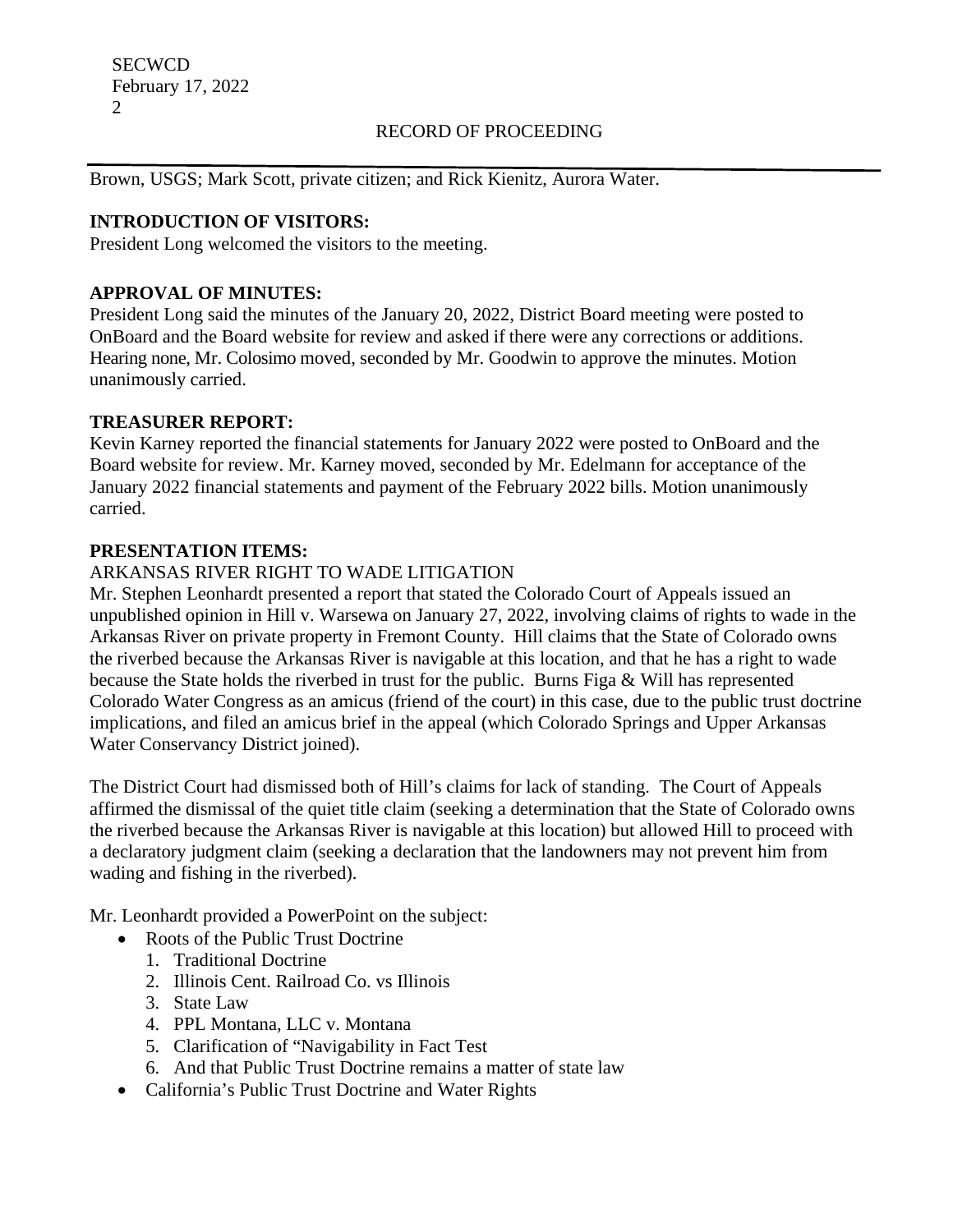- 1. National Audubon Society v. Superior Court
- 2. and that first application of Public Trust Doctrine to reconsider appropriative water rights
- The Colorado Constitution: Foundation for Water Rights
	- 1. Article 16, Section 5 and 6
- Colorado's Rejection of the Public Trust Doctrine
	- 1. People v. Emmert
	- 2. Arapahoe County Comm'rs v. United States (Union Park Case)
- CWC Policy: Public Trust Doctrine
- Current Litigation on Public Trust in Colorado
	- 1. Hill v. Warsewa Stream Access Litigation
	- 2. Hill v. Warsewa Stream Access Claims
	- 3. Hill v. Warsewa Federal Court Procedural History
	- 4. Hill v. Warsewa State District Court Dismissal Order Entered 9/14/20
	- 5. Hill v. Warsewa Colorado Court of Appeals decision issued 1/27/22
	- 6. Hill v. Warsewa Potential Impacts

Mr. Leonhardt advised that he will be providing the Board with any updates on this litigation.

# **ACTION ITEMS:**

# INCLUSION OF LAND ANNEXED BY COLORADO SPRINGS

Mr. Garrett Markus reported an action item that the Resource and Engineering Planning Committee recommends the Board approve the inclusion of the annexation of the Wyoming Lane Addition No. 1, Park Vista Addition Filing No. 5B and 6 in the City of Colorado Springs into the Southeastern Colorado Water Conservancy District (District) with the standard terms and conditions. Once approved by the Board of Directors, staff will send the annexation to the Bureau of Reclamation (Reclamation) for assent. The District will submit the inclusion to the District Court for final decree.

There are three methods of including lands into the District:

- 1. Annexation by a town or city located in the District.
- 2. Petition of the property owners.
- 3. Vote of the property owners.

All three of these methods require assent from the Secretary of Interior, for which Reclamation requires a National Environmental Policy Act (NEPA) review of the lands to be included in the District boundaries. Once the Board approves the inclusion by Resolution, then Secretarial Assent by Reclamation is requested. The inclusion is submitted to the District Court for a decree including the lands within the District. The Application of Assent has been submitted to the District and will be forwarded to Reclamation for the property.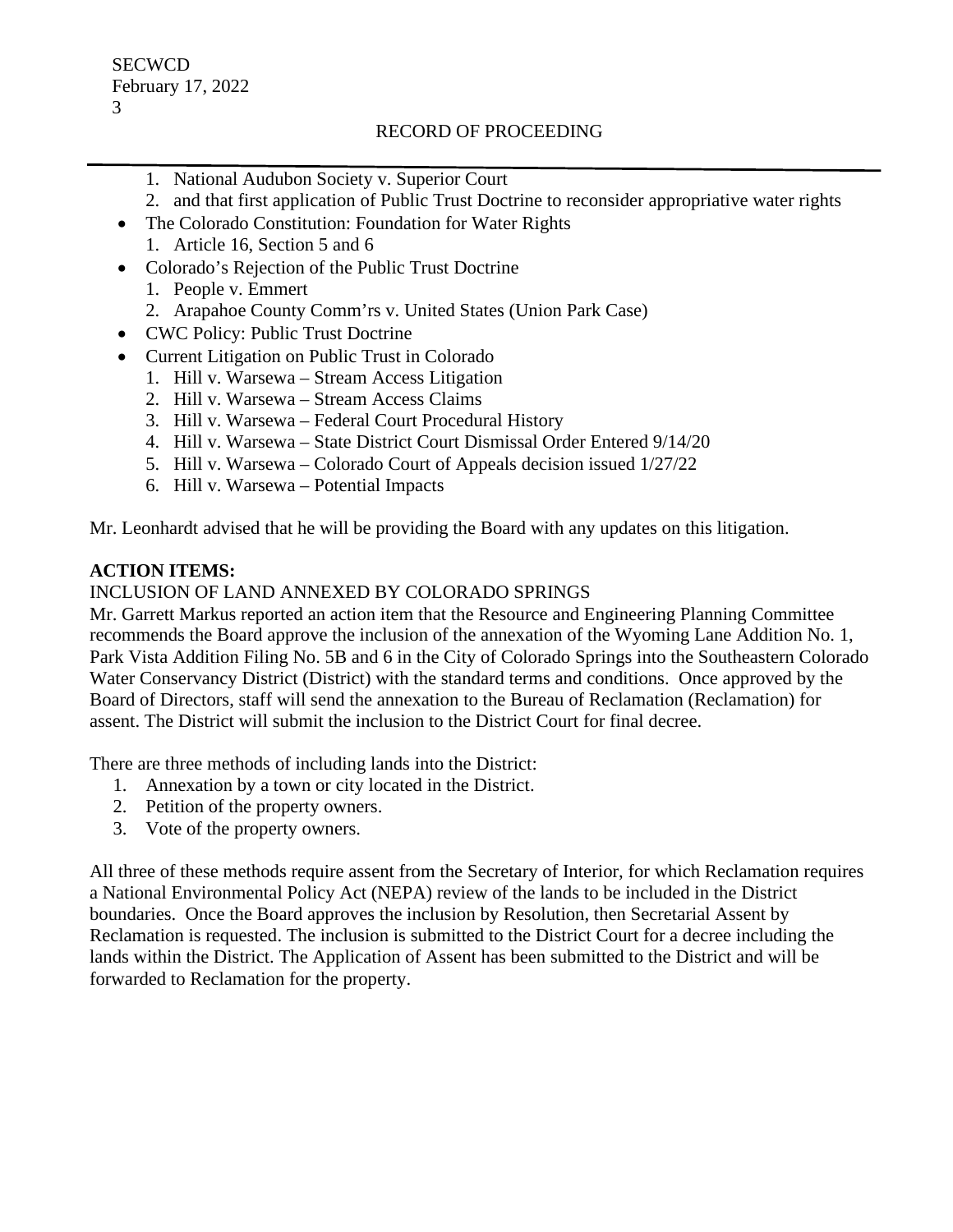| <b>RESOLUTION</b><br>NO. | <b>More Commonly Known As</b>                          | Legal              | <b>Acres</b> | County  |
|--------------------------|--------------------------------------------------------|--------------------|--------------|---------|
| 2022-01D INCL-AX         | Wyoming Lane Addition No. 1                            | Section 8 wn13SR65 | 21.17        | El Paso |
| 2022-02D INCL-AX         | Park Vista Addition Filing No.<br><b>5B Annexation</b> | Section 26 T13SR66 | 0.165        | El Paso |
| 2022-03D INCL-AX         | Park Vista Addition Filing No. 6                       | Section 26 T13SR66 | 0.886        | El Paso |

The Resolution for Inclusion is:

Mr. Edelmann moved, seconded by Mr. Hamel that the Board approve, by Resolution, the inclusion of the Wyoming Lane Addition No. 1, Park Vista Addition Filing No. 5B and Park Vista Addition Filing No. 6 annexations annexed by Colorado Springs subject to the following terms and conditions:

1. Approval of these inclusions into the Southeastern Colorado Water Conservancy District will not increase the amount of Fryingpan-Arkansas Project water available to the city. Any Fryingpan-Arkansas Project water used on these included lands will need to come from the water allocated to the city through Fryingpan-Arkansas Project water allocations made pursuant to the District's Allocation Principles and Policies; and

2. Any use of Fryingpan-Arkansas Project water on the included lands is subject to the decrees for the Fryingpan-Arkansas Project, and to all lawful rules, regulations, principles, policies, and contractual obligations of the District; and

3. The annexed lands will be subject to ad valorem taxes levied by the District as any other similarly situated lands in the District at the time of this inclusion; and

4. Prior to the District filing a petition for District Court approval of this inclusion, the Municipality, and/or owner(s) of the annexed lands shall have paid all the costs charged by the United States in connection with the contracting officer's assent to this inclusion. Motion unanimously carried.

The Board was provided copies of Resolution No. 2022-01D INCL-AX, 2022-02D INCL-AX, AND 2022-03D INCL-AX.

## FEATURE CONDITION ASSESSMENT PHASE 2 PRIORITIZATION AND PLANNING REPORT APPROVAL

Mr. Garrett Markus, along with Mark Scott reported an action item that Staff request the Board approve the Phase 2 Feature Condition Assessment Prioritization and Planning Scope of work performed by Providence Infrastructure Consultants.

The Phase 2 Feature Condition Assessment Prioritization and Planning Study (FCA Study) is the first step in the condition assessment of the Fryingpan-Arkansas Project (Fry-Ark), District, and Enterprise features to improve the District's Capital Improvement Plan (CIP).

The FCA Study was broke into seven tasks:

- Task 1: Project Management and Administration
- Task 2: Data Collection, Review, and Documentation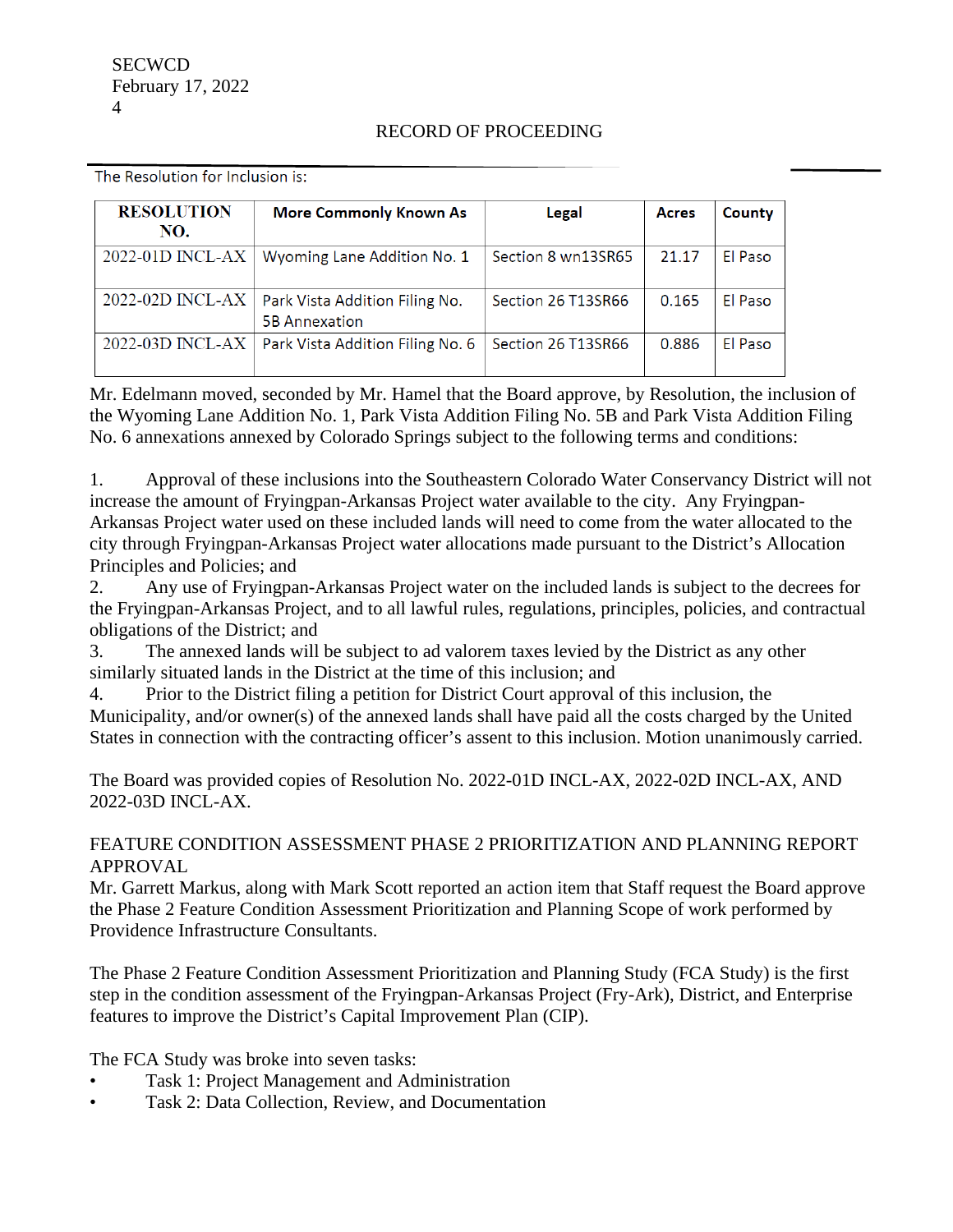**SECWCD** February 17, 2022 5

## RECORD OF PROCEEDING

- Task 3: Prioritization Development and Reclamation Coordination
- Task 4: Develop and Document Inspection and Assessment Plan
- Task 5: Initial Capital Improvement Plan Development (CIP)
- Task 6: Condition Assessment Schedule and Cost Development
- Task 7: Phase 2 Report and Presentation

To begin, PIC requested the Bureau of Reclamation's (Reclamation) facility inspection reports for all the Fry-Ark facilities and compiled any performed work and outstanding work from Reclamation's previous inspections. Bi-weekly meetings were held with PIC, Reclamation, and the District to facilitate data acquisition and understand how Reclamation acquired and maintained information and how it would be useful in updating the District's CIP. PIC also has completed an asset register, a correlating naming convention, and a scoring protocol that will be the framework for future field investigations and inspections of each feature. The compiled information from Task 1-3 will be a deliverable for Task 4. PIC is also working with Reclamation to access Fryingpan-Arkansas facilities in 2022 to refine their protocol for Condition Assessment work and set the stage for work in 2023 through 2026 as field investigations are scheduled for all features.

Mr. Hamel moved, seconded by Mr. Edelmann to approve the *Phase 2 Feature Condition Assessment Prioritization & Planning* report completed by Providence Infrastructure Consultants. Motion unanimously carried.

A copy of the Phase 2 Condition Assessment and Prioritization and Planning Report from Providence Infrastructure was provided to the Board.

Mr. Lee Miller introduced Mr. Peter Levish to the District's legal team. Mr. Levish will serve as Staff Attorney and was brought on due to the increased legal activity at the District. All welcomed Mr. Levish.

## STATEMENT OF OPPOSITION IN THE APPLICATION OF THE CITY OF LAMAR, CASE NO. 21CW3085 (WATER DIVISION 2)

Mr. Lee Miller presented an action item recommending that the District Board authorize Special Water Counsel to file a Statement of Opposition to City of Lamar's Application for change of water rights and augmentation in Case No. 21CW3085.

In Case No. 21CW3085, Lamar seeks to change 300 shares in the Lamar Canal and Irrigation Company ("Lamar Canal") for its municipal uses including recharge of the Clay Creek alluvium and for direct irrigation uses. Lamar also seeks to change its Lamar Canal shares for augmentation and replacement uses, including augmentation and replacement of stream depletions caused by Lamar's pre-1986 wells under the Amended Rules and Regulations Governing the Diversion and Use of Tributary Ground water in the Arkansas River Basin (the "Use Rules"), decreed in Case No. 95CW211, or any future rule or administrative plans. Lamar also seeks to add its Lamar Canal shares as a source of replacement of depletions caused by Lamar's post-1985 wells not eligible for plans under the Use Rules, and other structures within Lamar, to the augmentation plan decreed in Lamar's Case No. 05CW107-A. Lamar also seeks to add new structures not part of Case No. 05CW107-A or any other previous augmentation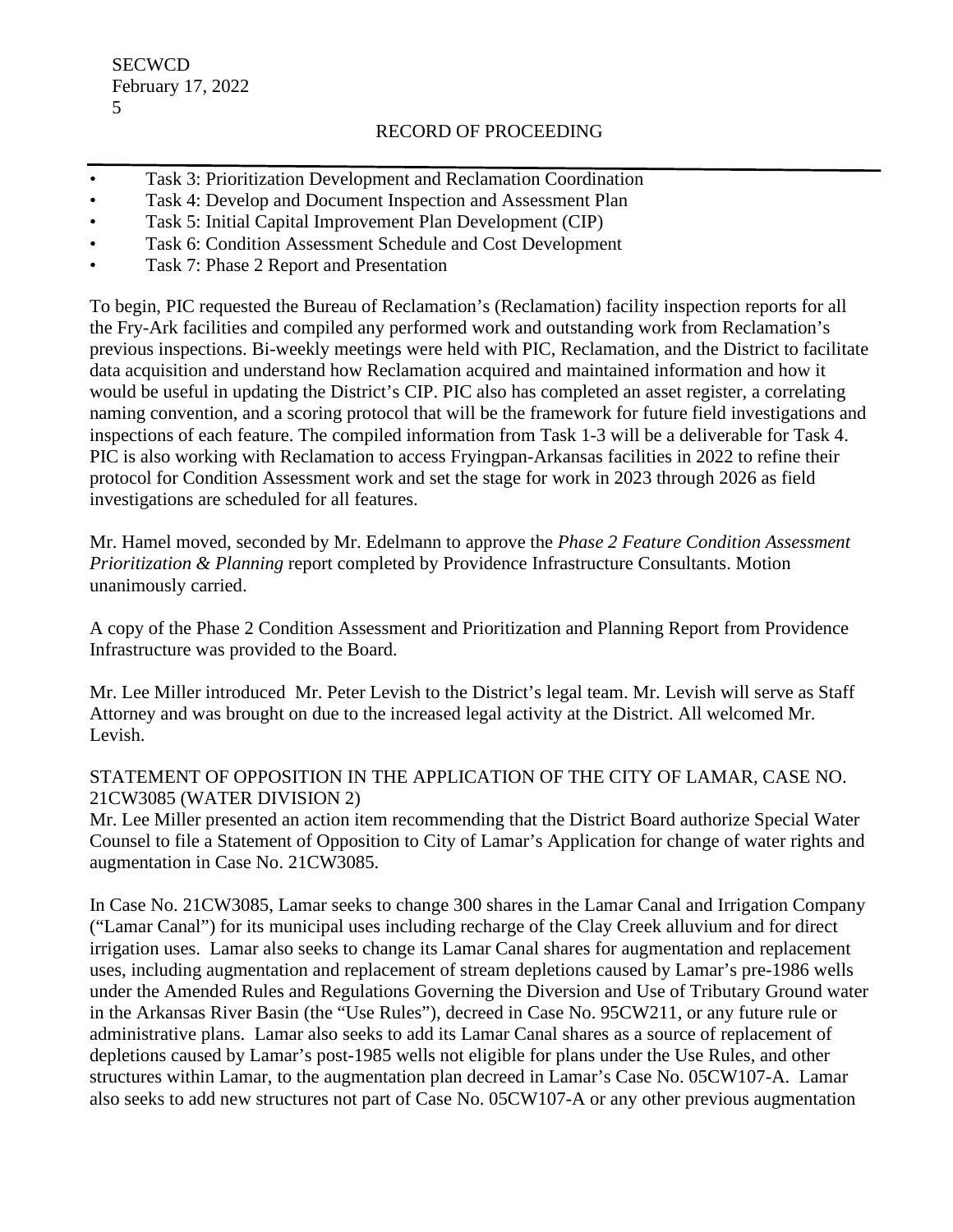plan, and to utilize Lamar's Lamar Canal Water Rights as well as other decreed replacement sources, including Fryingpan-Arkansas Project water, as augmentation sources.

Among the objectives that the District will have in this case are:

- 1. Ensure that any use of Project Water and Project Return Flows is in accordance with the District's Policies.
- 2. Ensure that Lamar's proposed decree includes sufficient terms and conditions to protect the WWSP, consistent with the WWSP Decree in Case No. 84CW179.
- 3. Engineering review of Lamar's proposed decree and engineering should assure that the quantification of consumptive use and return flows will not adversely affect the District's interests, including a) delivery of Project water and Winter Water; b) Operation of The District's exchanges; c) H-I Model operations affecting the WWSP; and d) River call patterns affecting the District's constituents generally.
- 4. Ensure that all historic return flows are replaced in a manner that avoids injury to the District's rights and operations.

Mr. Edelmann moved, seconded by Mr. Karney to authorize Special Water Counsel to file a Statement of Opposition to the Application of the City of Lamar in Case No. 21CW3085. **Motion unanimously carried.**

STATEMENT OF OPPOSITION IN THE APPLICATION OF THE TOWN OF PONCHA SPRINGS, CASE NO. 21CW3086 (WATER DIVISION 2)

Mr. Lee Miller presented an action item stating General Counsel and Staff recommend that the District Board authorize the filing of a statement of opposition by Special Water Counsel in the Application of Town of Poncha Springs, Case No. 21CW3086

The Town of Poncha Springs ("Town") owns the entirety of the Poncha Springs Acequia water right. All historically irrigated lands under the Poncha Springs Acequia have either been annexed or will be annexed in the Town's limits in the near future. The Town seeks to change the historical consumptive use of a portion of the Poncha Springs Acequia water right from irrigation use to municipal and augmentation uses for the Town's existing and future service areas and to supplement the Town's existing augmentation plans and exchanges decreed in Case Nos. 82CW104, 99CW183, & 07CW111, Water Division 2, for the replacement of the Town's depletions to the South Arkansas River. The Town requests that the Poncha Springs Acequia water right be changed from its decreed and historical place of use to be used as consumptive credit to the South Arkansas River and Arkansas River as augmentation and for bypass water, including placement into and releases from storage at O'Haver Reservoir, North Fork Reservoir, Boss Lake, and storage on the Friend Ranch and in Pueblo Reservoir.

The Town currently has a decreed plan for augmentation and exchange in Case No. 82CW104, District Court, Water Division 2, as supplemented by Case Nos. 99CW183 & 07CW111, District Court, Water Division 2 ("Existing Plans for Augmentation"). The original plan for augmentation decreed in Case No. 82CW104 provides for the annual purchase of 45 acre feet of Fryingpan-Arkansas Project water or such greater amount as the growth of the Town's water demands requires, and the exchange of part of that Project water to storage in Boss Lake Reservoir, North Fork Reservoir and O'Haver Reservoir in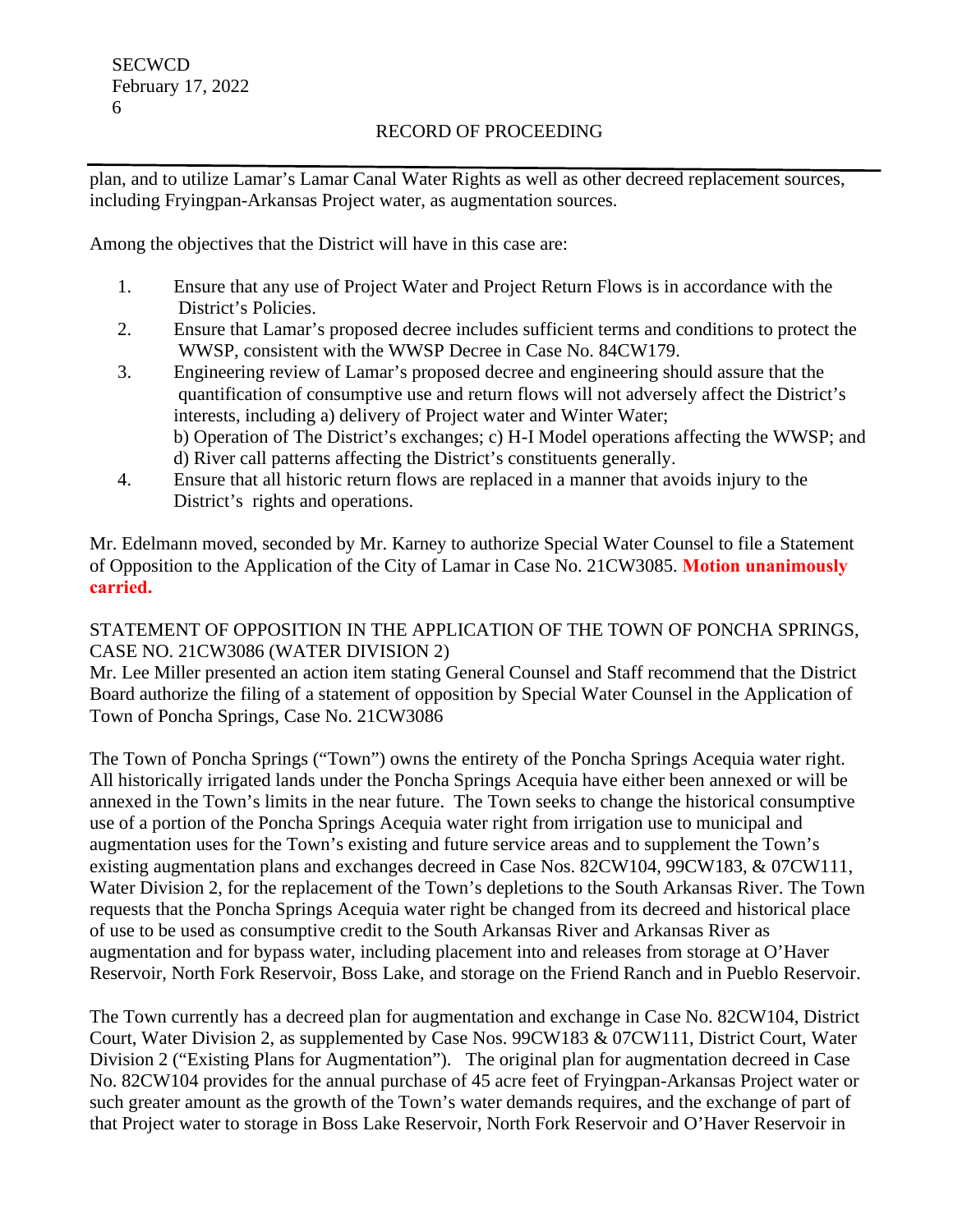the headwaters of the South Arkansas River. The current augmentation plan adds new wells and includes Project water as a replacement source for those wells. The Town also references its first right of refusal to return flows generated by its use of Project water.

Among the objectives that the District will have in this case are:

- 1. Ensure that the Town's proposed decree contains appropriate terms and conditions for the use of Pueblo Reservoir.
- 2. Ensure that any use of Project Water and Project Return Flows is in accordance with the District's Policies.
- 3. Ensure that the Town's proposed decree includes sufficient terms and conditions to protect the Voluntary Flow Management Program.
- 4. Engineering review of the Town's proposed decree and engineering should assure that the quantification of consumptive use and return flows will not adversely affect the District's interests, including a) delivery of Project water and Winter Water; and b) Operation of The District's exchanges.
- 5. Ensure that all historic return flows are replaced in a manner that avoids injury to the District's rights and operations.

Mr. Edelmann moved, seconded by Mr. Karney that the District Board authorize the filing of a statement of opposition by Special Water Counsel in the Application of Town of Poncha Springs, Case No. 21CW3086. Motion unanimously carried.

# **MONTHLY/QUARTERLY REPORTS:**

# U.S BUREAU OF RECLAMATION REPORT

Mrs. Terry Dawson provided a written report reviewing the following as of February 10, 2022:

- There were 209,322 acre-feet stored in Pueblo Reservoir; 121,100 acre-feet of Project water; 44,325 acre-feet of Excess Capacity water; 30,930 acre-feet of Winter water and winter carryover
- There is currently 124,273 acre-feet of Project space in Pueblo Reservoir and 47,928 acre-feet of space in Turquoise and Twin Lakes Reservoirs.
- Charts illustrating storage amounts in Turquoise, Twin Lakes, and Pueblo Reservoir
- Project Reservoirs: Turquoise 79%, Twin Lakes 95%, Pueblo 102% as of February 10, 2022
- Bousted Stored Cumulative Imports
- Total M&I PW in the system as of January 31, 2021:
	- a) East 22,435
	- b) West 9,609
	- c) Pueblo 17,323
	- d) Other 4,096
	- e) FVA 70,113
		- CSU 51.803
		- Fountain 6,221
		- Security 4,843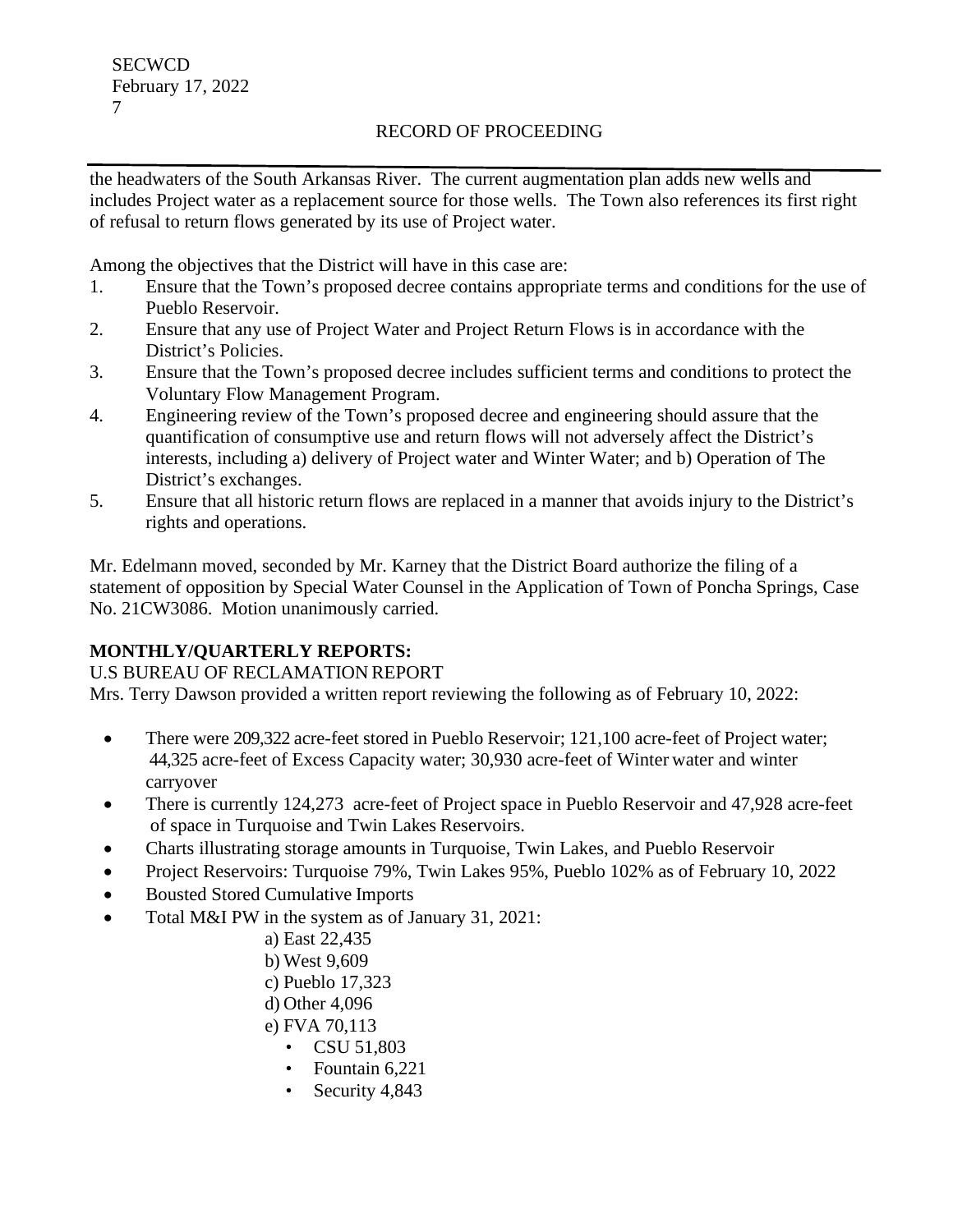- Stratmoor 1,914
- Widefield 5,332
- Winter Operations:
	- a) Currently moving 140 cfs to Pueblo Reservoir
	- b) Target 60 KAF of space available in Upper Reservoirs
		- 1. Currently there is about 48 KAF available
	- c) Movement of water can be adjusted based on forecast and customer needs
- Snowpack summaries for:
	- 1. Arkansas Rivas Basin
	- 2. Colorado River Basin
- February Forecast:
	- 1. 25% 45KAF
	- 2. 50% 59.1 KAF
	- 3. 75% 72.3 KAF

## DIVISION ENGINEER REPORT

Mr. Bill Tyner presented a report on John Martin Reservoir, topics of discussion*:*

- Early History
- Compact Operation 1949 1979
- Recent History
- Reservoir Accounts :<br>John Martin Reservoir Accounts/Spill Order



- Proposed JMR Colorado Water Users Account
- Current 10 Colorado Interests
	- 1. 3 Augmentation Groups: AGRA,Catlin Augmentation Assoc, and LAWMA
	- 2. 3 Municipalities: C-SU, La Junta, and Lamar
	- 3. 3 Conservancy Districts: SECWCD, LAVWCD, and Purgatoire Water Conservancy
	- 4. 1 Energy Company: Tri State Generation & Transmission Company



# U.S. GEOLOGICAL SURVEY REPORT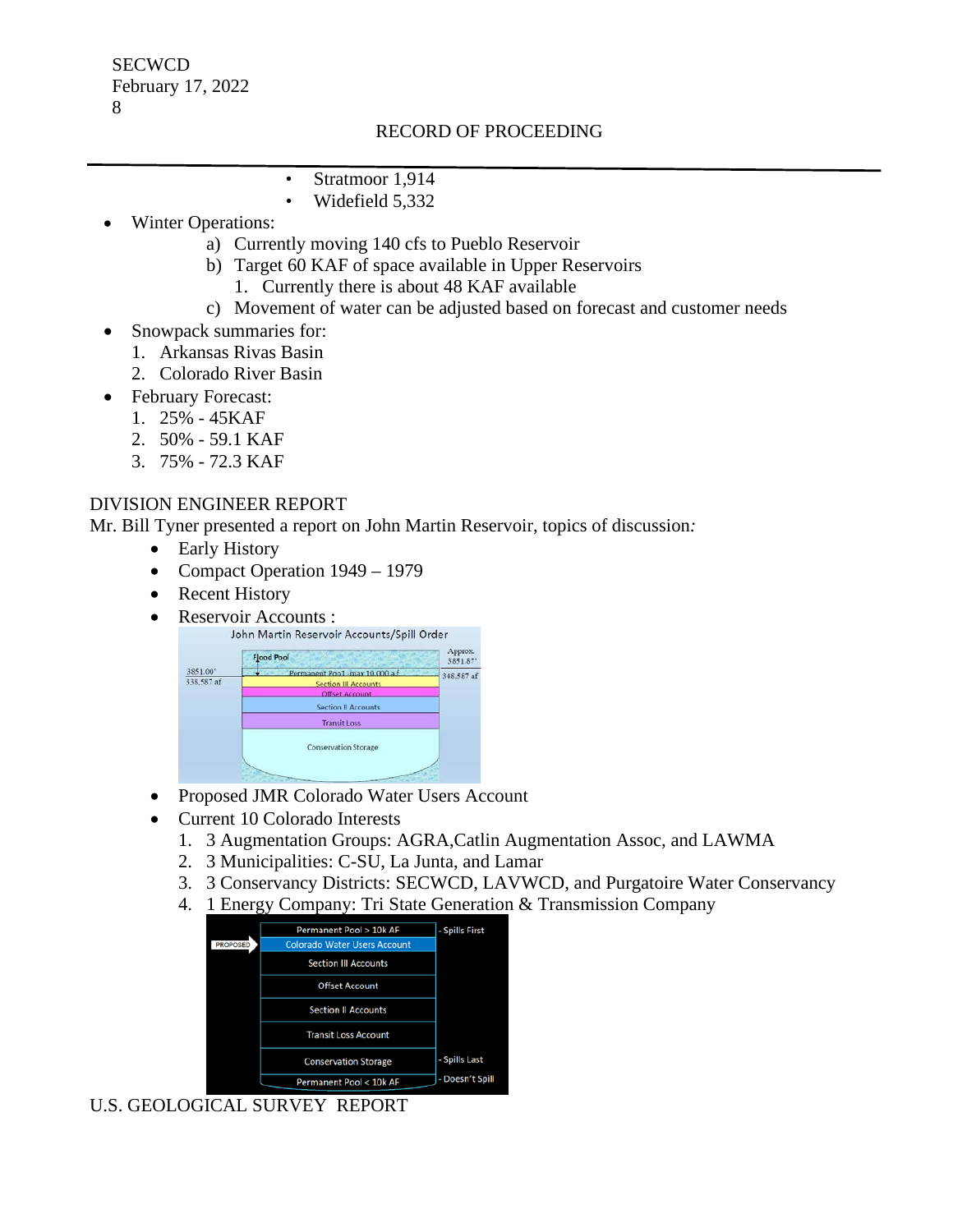Mrs. Krystal Brown presented a report on USGS Stream gages Purgatoire River. Topics of discussion:

- Water Supply Forecasts-Lower Arkansas Basin in Colorado
- Instantaneous Discharge at:
	- 1. Purgatoire River at Madrid, CO
	- 2. Purgatoire River below Trinidad Reservoir
	- 3. Purgatoire River nr Thatcher, CO
	- 4. Purgatoire River at Rock Crossing nr Timpas, CO
	- 5. Purgatoire River nr Las Animas , CO
- John Martin Reservoir nr Caddoa, CO Reservoir Elevation above NGVD 1929, feet
- How Streamflow is Monitored: Discharge = Velocity x Area
	- 1. Purgatoire River nr. Thatcher, CO
- Slope Are Discharge Measurement
	- 1. Arkansas River at Las Animas
	- 2. Purgatoire River at Las Animas

# STATE LEGISLATION UPDATE

Mr. Lee Miller provided an update to the Board by reporting Senator Leroy Garcia from Pueblo, the President of the Senate, has announced he will resign his seat effective February 23, 2022. President Biden has appointed senator Garcia to be the Special Assistant to the Assistant Secretary of the Navy for Manpower and Reserve Affairs. The position is a direct appointment and does not require US Senate confirmation. Senator Garcia is an Iraqi War Veteran where he served as a United States Marine.

Senator Garcia's resignation creates a vacancy in the leadership of the State Senate. At the time the written report was created it was speculated that Senator Kerry Donovan might be selected as Senate President, because she is the President Pro Tempore of the Senate. As it turns out, that was not the case. Senator Garcia's replacement will be Senate Majority Leader Steve Fenberg, who serves in the Colorado Senate from the  $18<sup>th</sup>$  district, since 2013, as a member of the Democratic Party.

Among the bills of interest to the District are:

**HB22-1151:** This bill sponsored by Representatives Marc Catlin and Dylan Roberts and Senators Jeff Bridges and Cleave Simpson requires the Colorado Water Conservation Board (CWCB) to develop a statewide program to provide financial incentives for the voluntary replacement of irrigated turf with water-wise landscaping (turf replacement program). The bill defines water-wise landscaping as a waterand plant-management practice that emphasizes using plants with lower water needs. Local governments, certain districts, Native American tribes, and nonprofit organizations with their own turf replacement programs may apply to the board for money to help finance their turf replacement programs. The CWCB will contract with one or more third parties to administer one or more turf replacement programs in areas where local turf replacement programs do not exist.

**SB22-028:** This Water Resource Review Committee (WRRC) approved bill seeks to establish a funding vehicle to receive money which will be applied to the needs in the Republican River and Rio Grande areas to further interstate compact compliance requirements. The bill sets forth the structure of the fund and how it will be administered. The priority uses of the funds are identified as retiring certain acreages of irrigated farmland and the shutdown of some wells. Funding is expected to come from federal funds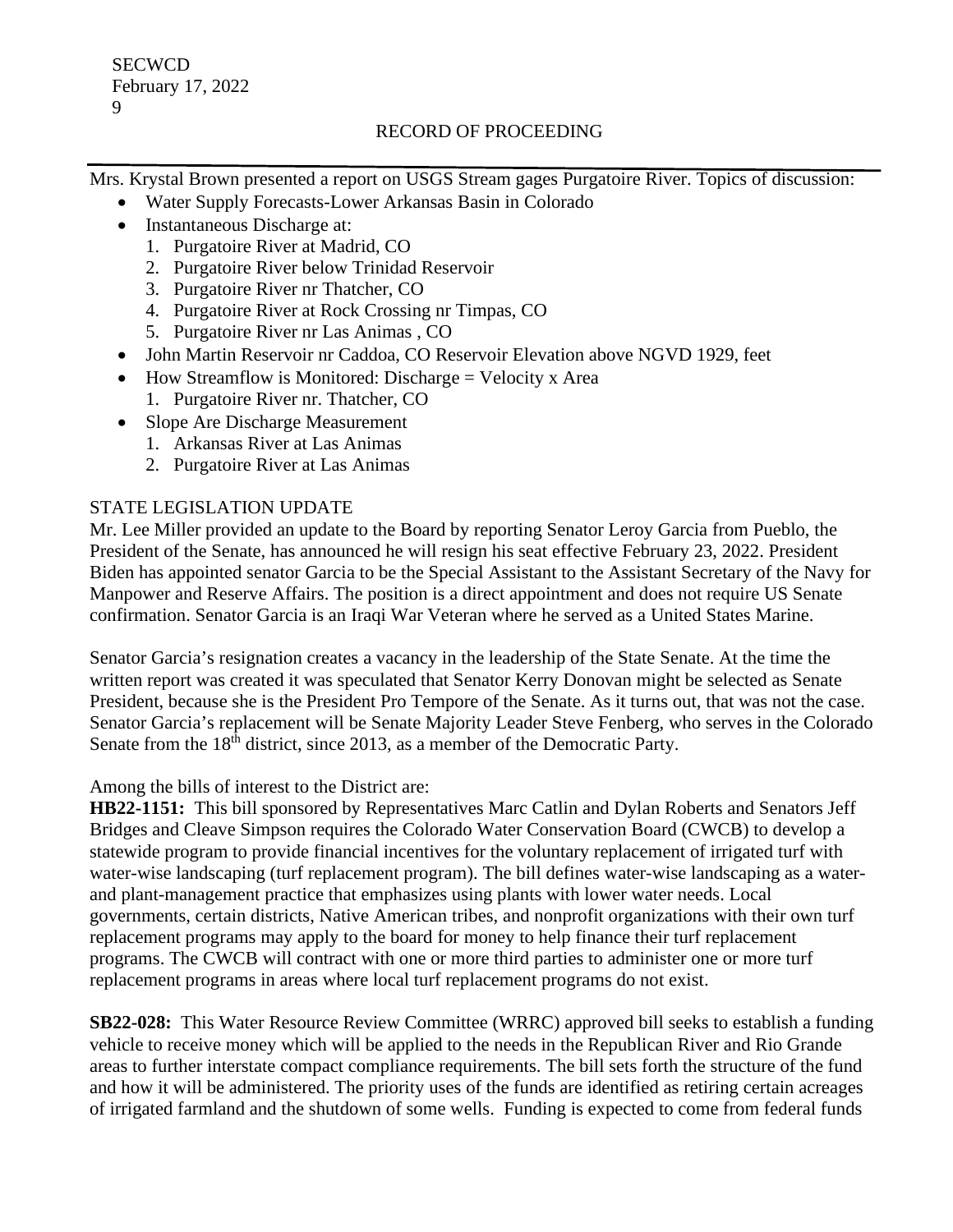under one or more of the bills recently passed. Some critics have raised questions regarding the disparity between this approach and well-enforcement on the Arkansas and South Platte Rivers. The bill is scheduled for hearing on February 10 in the Senate Agriculture and Natural Resources Committee. SB22-029: This is the WRRC-approved "anti-speculation" bill. This bill was approved by the WRRC as a "place-holder" to address concerns by some that "hedge funds" and other investment buyers were profiting from scarce Colorado water resources. Bill proponents have insisted that a rewrite of the bill with input from the water community would occur before the bill moves forward in the legislature; however, little evidence of this has been seen to date.

**SB22-030:** This is another WRRC bill that proposes to expand the scope of interest of the WRRC beyond water to include agricultural issues. Some proponents have suggested that this is limited to agricultural water issues, but the text does not support such an interpretation and the history of the WRRC suggests that agricultural water issues have always been considered by the WRRC.

**SB22-114:** This is the Colorado Counties, Inc., supported bill to address concerns regarding ponds that are unpermitted and presumably incapable of being augmented, either because augmentation is infeasible because it is economically prohibitive or water-availability constraints. Section 1 of the bill makes legislative findings and declarations. Section 2 allows a board of county commissioners (board) to apply to the state engineer for the designation of a pond as a fire suppression pond. The director of the division of fire prevention and control (director) in the department of public safety is required to promulgate rules to establish criteria for boards, in consultation with fire protection districts, to use to identify and evaluate potential fire suppression ponds. For each pond that is identified and under consideration as a potential fire suppression pond, a board must provide notice of such fact to the state engineer and to interested parties included in the substitute water supply plan notification list established for the water division in which the pond is located. Section 2 also prohibits the state engineer from draining any pond:

- While the pond is under consideration for designation as a fire suppression pond;
- If the state engineer has designated the pond as a fire suppression pond; or
- On and after the effective date of the bill, and until the date upon which the director promulgates rules, with exceptions.

Section 2 also states that a fire suppression pond and the water associated with it:

- Are not considered a water right;
- Do not have a priority for the purpose of determining water rights; and
- May not be adjudicated as a water right.

Section 3 requires the state engineer to review applications received from boards and, at the state engineer's discretion, designate ponds as fire suppression ponds. An application is presumed to be approved if the state engineer does not respond to the application within 63 days after the application is received by the state engineer. The state engineer may not designate any pond as a fire suppression pond unless the pond existed as of January 1, 1975. Section 3 also allows the state engineer to impose reasonable requirements on a board as a condition of designating a pond as a fire suppression pond and requires a board and a fire protection district to inspect a fire suppression pond at least annually. The designation of a pond as a fire suppression pond expires 20 years after the date of the designation.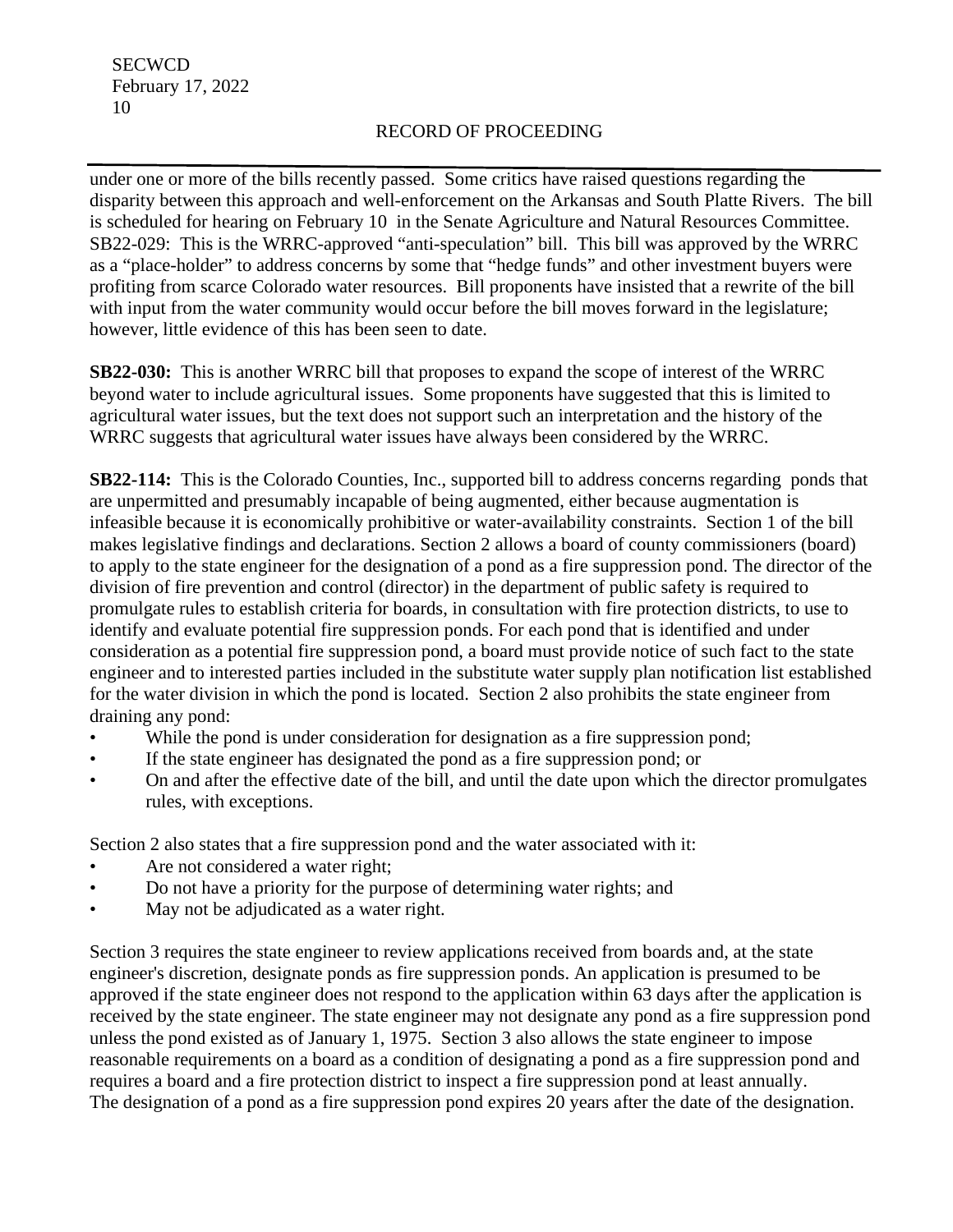Before the expiration, the board and the fire protection district must perform a needs assessment of the pond. If the needs assessment demonstrates that the pond is in compliance with criteria established in the director's rules, the board and fire protection district shall notify the state engineer of such fact, and the state engineer shall redesignate the pond as a fire suppression pond. If the needs assessment demonstrates that the pond is not in compliance with the criteria, the board and fire protection district may either:

• Notify the state engineer that the designation of the pond as a fire suppression pond should be rescinded or allowed to expire; or

• Provide to the state engineer a plan and a timeline for bringing the pond back into compliance with such criteria.

Section 4 states that the designation of fire suppression ponds by the state engineer does not cause material injury to vested water rights.

**SB22-126**: This bill sponsored by Senators Jerry Sonnenberg and Kerry Donovan; and Representative Richard Holtorf requires the Colorado Water Conservation Board (CWCB) prioritize water storage in the South Platte River Basin in choosing projects to finance with money from the CWCB construction fund. Current law requires the CWCB to prioritize projects that will increase the beneficial consumptive use of Colorado's undeveloped compact-entitled waters. The bill includes within this priority a specific priority for projects that increase or improve water storage in the South Platte river basin as a means of increasing the beneficial consumptive use of undeveloped water entitled under the South Platte river compact and in a manner that reduces reliance on transmountain diversions.

**Recreational In-Channel Values Reach—RIVR draft legislation:** Environmental organizations, led by American Whitewater, have finally surfaced proposed legislation amending the Recreational In-Channel Diversion (RICD) program. A draft legal conceptual outline is attached. This is a much more modest proposal than concepts previously floated by American Whitewater and allies. We understand that conversations on the draft legislation will continue, and this will likely come to the legislature as a late-bill.

The Board was provided with a copy of Recreational In-Channel Values Reach – RIVER DRAFT – Legislation Conceptual Outline.

## COLORADO RIVER ISSUES STATUS

Mr. Lee Miller updated the Board by stating the Bureau of Reclamation (Reclamation) and the four Upper Basin states—Colorado, New Mexico, Utah, and Wyoming—have drawn up a proposed framework called the Upper Basin Drought Response Operations Plan. Water managers would use the framework to create plans each year, as necessary, to maintain Lake Powell water levels.

The effort to maintain Lake Powell water levels is necessary for maintaining hydropower production and to protect the Upper Basin states from violating their legal obligation to send Colorado River water to Arizona, California and Nevada, the Lower Basin states. The proposed framework identifies how much water from the Blue Mesa, Flaming Gorge and Navajo reservoirs is available for release to prop up levels in Powell, but only after operations at Powell itself have been managed to best maintain levels of